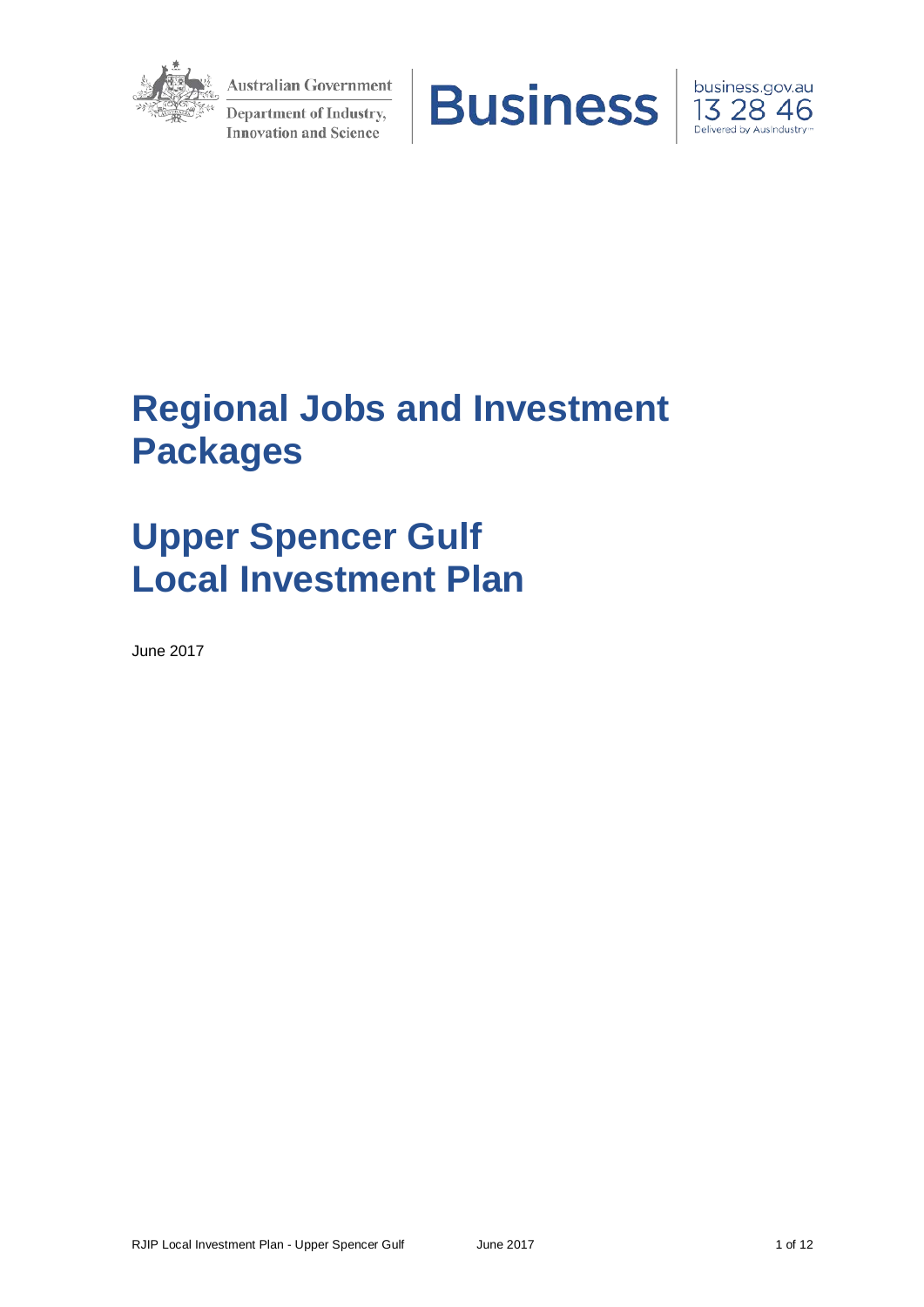## **Table of Contents**

| $\mathbf{1}$   |  |
|----------------|--|
| 2              |  |
| $\mathbf{3}$   |  |
| $\overline{4}$ |  |
| 4.1            |  |
| 4.2            |  |
| 4.3            |  |
| 4.4            |  |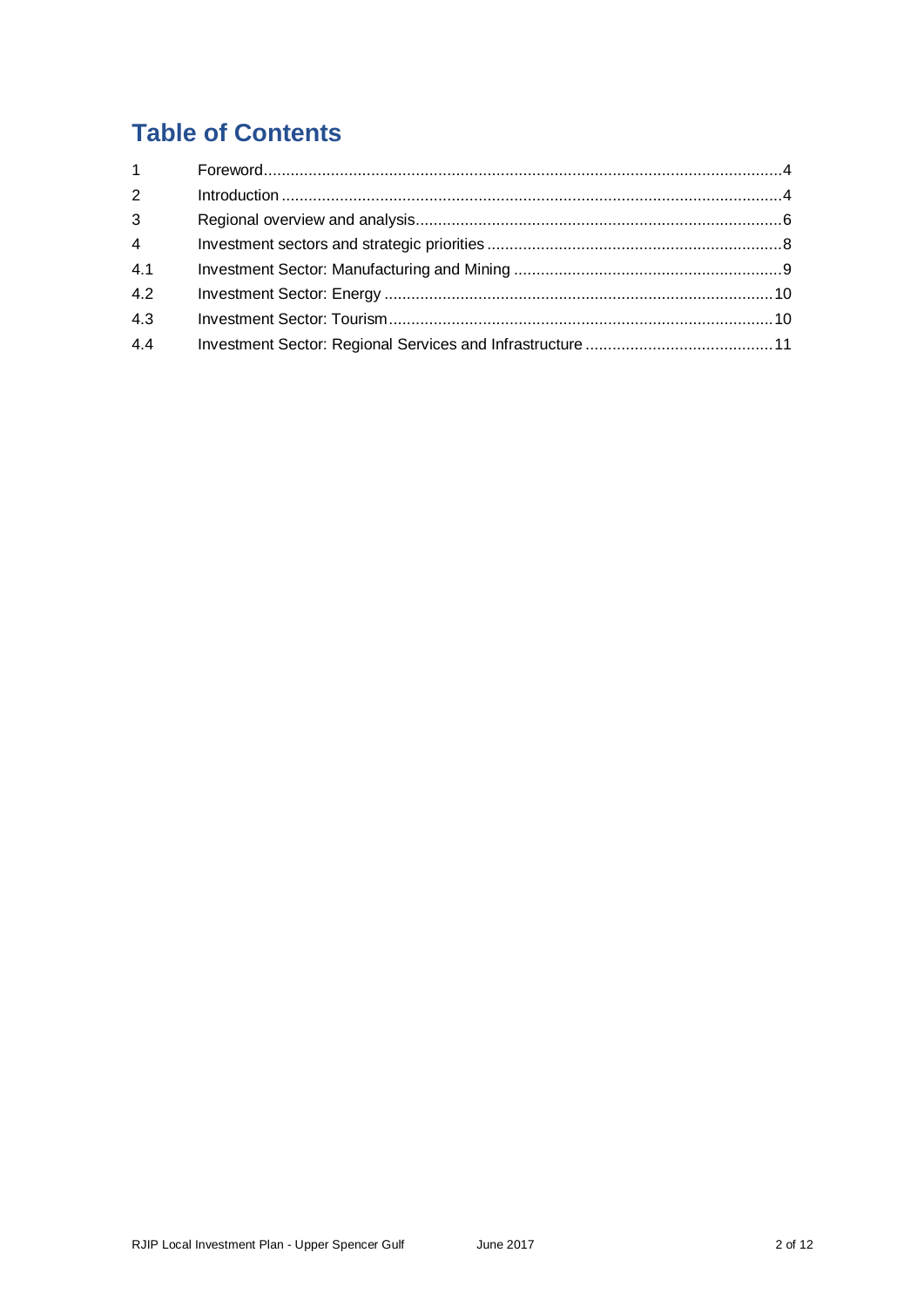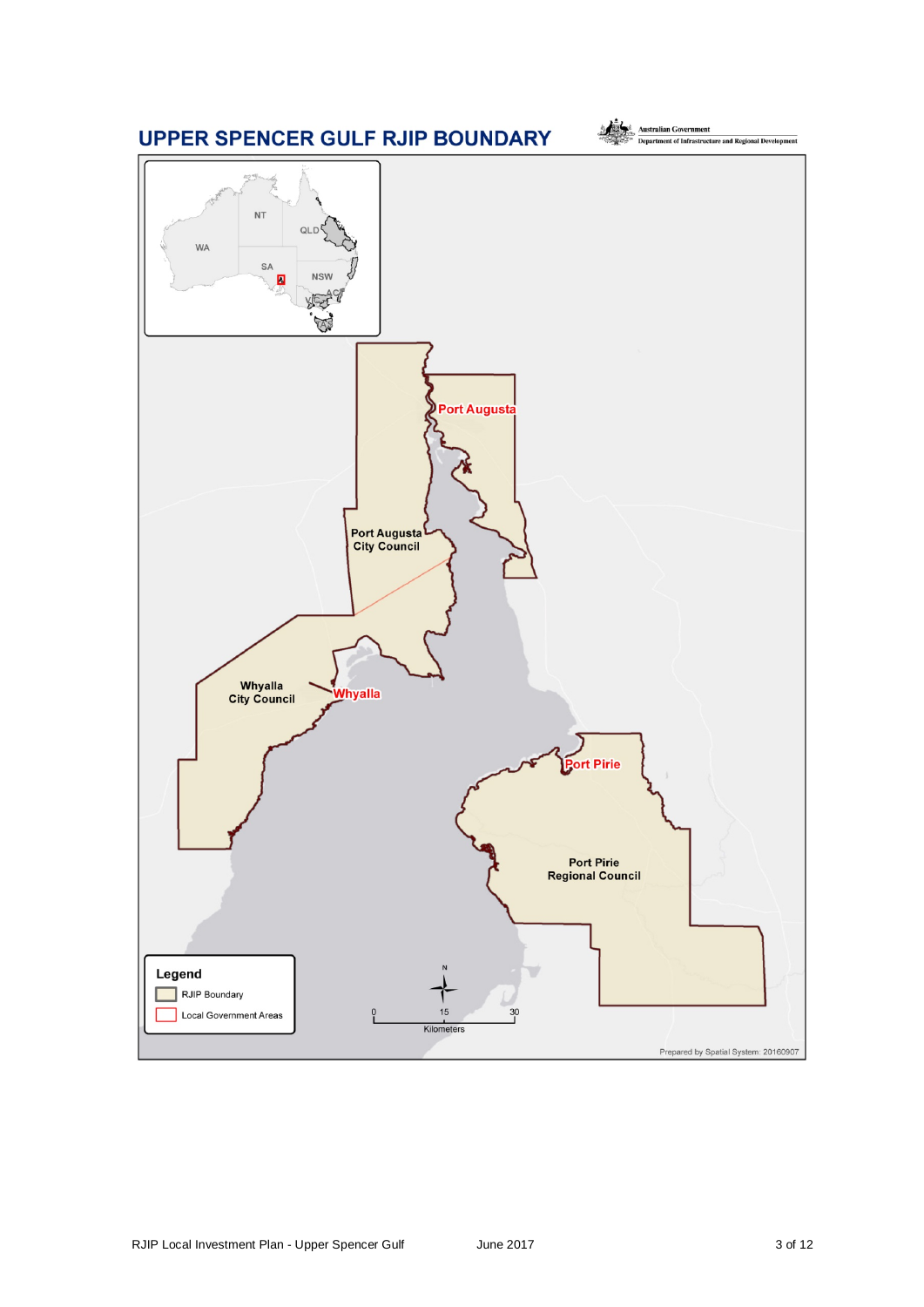# 1 Foreword

The Upper Spencer Gulf Local Investment Plan identifies investment sectors and strategic priorities that create sustainable industries and jobs into the future. The plan provides an economic and strategic overview of the region based on an assessment of the region's competitive advantages and potential areas of growth.

Funding under the Regional Jobs and Investment Packages (RJIP) programme will reflect the investment sectors and strategic priorities set out in the plan. Investment sectors reflect broad industry areas that can drive economic growth and create jobs in the region.

Strategic priorities are associated with each investment sector. These priorities target specific activities within the sector that can unlock new markets and create opportunities in the region.

All applications for RJIP funding in the region should align with one or more of the priorities outlined in the plan. The first RJIP merit criteria asks applicants to demonstrate the linkages between their project and the region's plan.

The Local Planning Committee tasked with developing this plan used following principles to help determine the strategic priorities in the Upper Spencer Gulf region:

Emerging growth sectors

A strategic priority should target activity in a region's emerging growth sectors. It should build on regional strengths to target new domestic or international markets that, once unlocked, will drive economic growth and create jobs in the region.

**Attracting Investment** 

A strategic priority should be able to attract co-funding on at least a one to one ratio but have the capacity to leverage additional partnerships in cash or in-kind from other organisations.

**Creating Jobs** 

A strategic priority should be able to generate employment opportunities, either by bringing new jobs to the region or by enhancing skills in the workforce.

Evidence based

A strategic priority needs to be supported by analysis or research. Many regions will have undertaken similar economic planning supported by analysis or research work in the past. This may include drawing on pilot studies or programmes in comparable regions or sectors, or the identification of scalable activities that are likely to be economic drivers in the region. The existing planning can be used as part of the evidence base for the Local Investment Plan.

# 2 Introduction

The Upper Spencer Gulf Local Planning Committee undertook consultation as part of the development of this Local Investment Plan. The Committee acknowledges the following organisations for their input which assisted the Committee in the development of this plan:

- **Port Pirie Regional Council Mayor and Elected Members**
- **Port Augusta City Council Mayor and Elected Members**
- Whyalla City Council Mayor and Elected Members
- **Upper Spencer Gulf Common Purpose Group (USGCPG)**
- **Upper Spencer Gulf Cities**
- **Regional Development Australia Committees**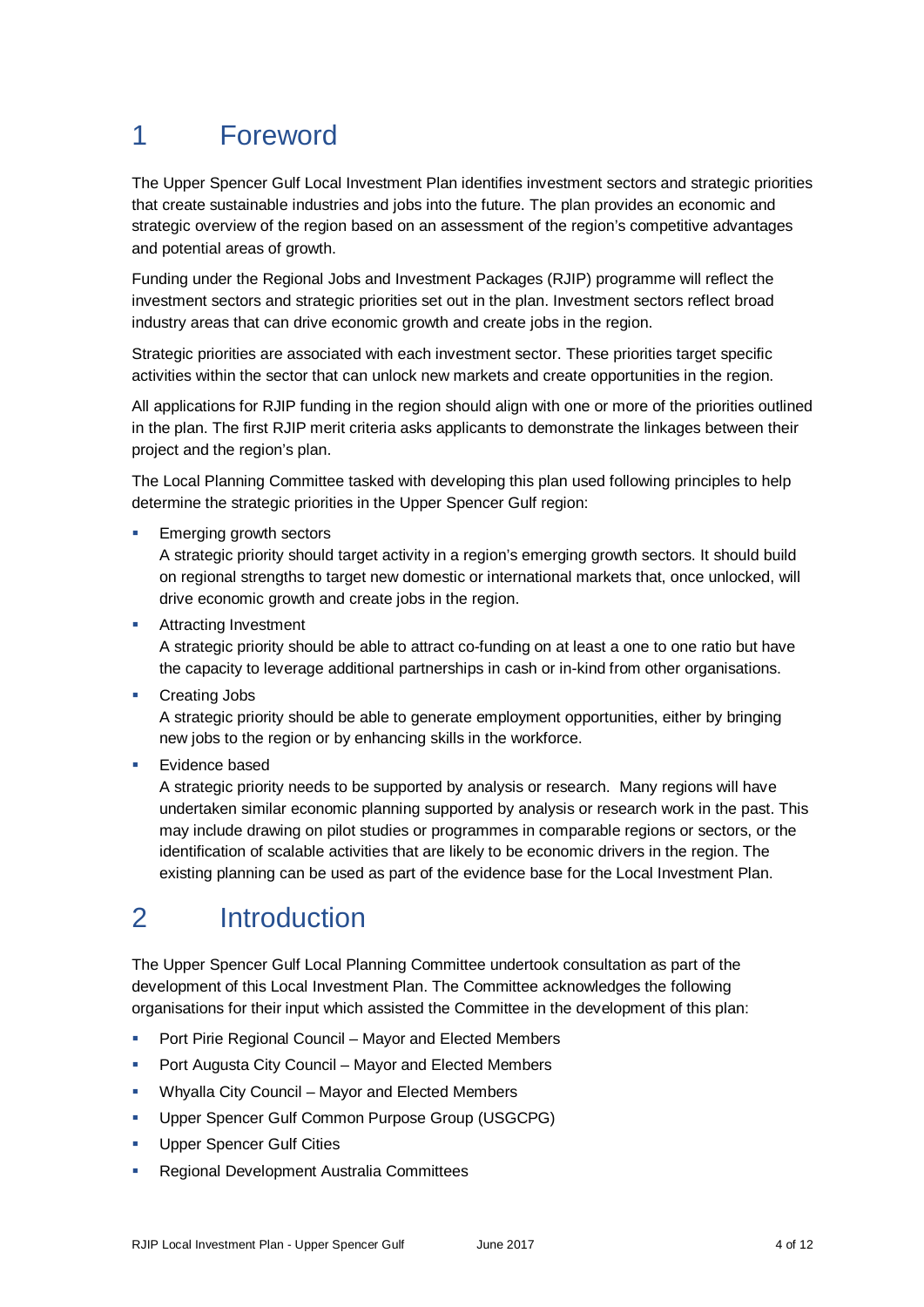- **Port Pirie, Whyalla and Port Augusta Business Associations**
- Upper Spencer Gulf Taskforce

The Committee acknowledges the work undertaken by Local, State and Commonwealth Governments, Regional Development Australia Committees and Action groups in developing the following plans and strategies which the committee have drawn upon in developing this plan:

- South Australia's Strategic Plan SA Government
- Manufacturing Works Strategy SA Government 2012
- Transforming the Upper Spencer Gulf Upper Spencer Gulf Common Purpose Group May 2016
- USG Community Owned Tertiary Education and Research Centre Business Case Upper Spencer Gulf Common Purpose Group April 2016
- Community Plan 2016 2025 Port Pirie Regional Council August 2016
- **Growth Strategy Port Pirie Planning Group**
- RDA Y&MN Regional Roadmap RDA Y&MN 2016
- Situational Analysis of Port Pirie Community Analysis of Trends and Opportunities for the Port Pirie Sporting Precinct – Regional Development Australia Yorke & Mid North (RDA Y&MN) – 2017
- Current Community & Economic Development Activities Underway in Port Pirie RDA Y&MN March 2017
- Community Vision and Strategic Plan 2013 2017 Version 3 -Port Augusta City Council March 2016
- Port Augusta Economic Growth and Investment Strategy RDA FN April 2016
- Renewable Energy and Clean Technology Opportunities for the Far North Region Regional Development Australia Far North (RDA FN)
- RDA FN Regional Roadmap RDA FN 2016
- Productivity Commission Study on the Transition of Regional Economies following the Resources Boom - submissions by RDA FN
- Current Community & Economic Development Activities Underway in Port Augusta RDA FN April 2017
- SA Government Independent Review of Extreme Weather Events submission by RDA FN December 2016
- Whyalla City Council Strategic Plan 2015 2020 Whyalla City Council
- City of Whyalla Tourism Strategic Plan 2015 2018 Whyalla City Council
- RDA EP&W Regional Roadmap RDA EP & W 2016
- Whyalla Economic Development Report No. 2:Brief Statistical Overview Regional Development Australia Eyre Peninsula and Whyalla (RDA EP&W) - April 2017
- City of Whyalla Economic Profile RDA EP&W July 2016

The Committee utilised the following reports and data sources for evidence throughout the plan, to support its investment sectors and strategic priorities:

- Upper Spencer Gulf Profile Upper Spencer Gulf Taskforce
- **Upper Spencer Gulf Stocks and Flows, Residents, Employment and Socio-Economic** Connections across the Upper Spencer Gulf – Upper Spencer Gulf Common Purpose Group October 2014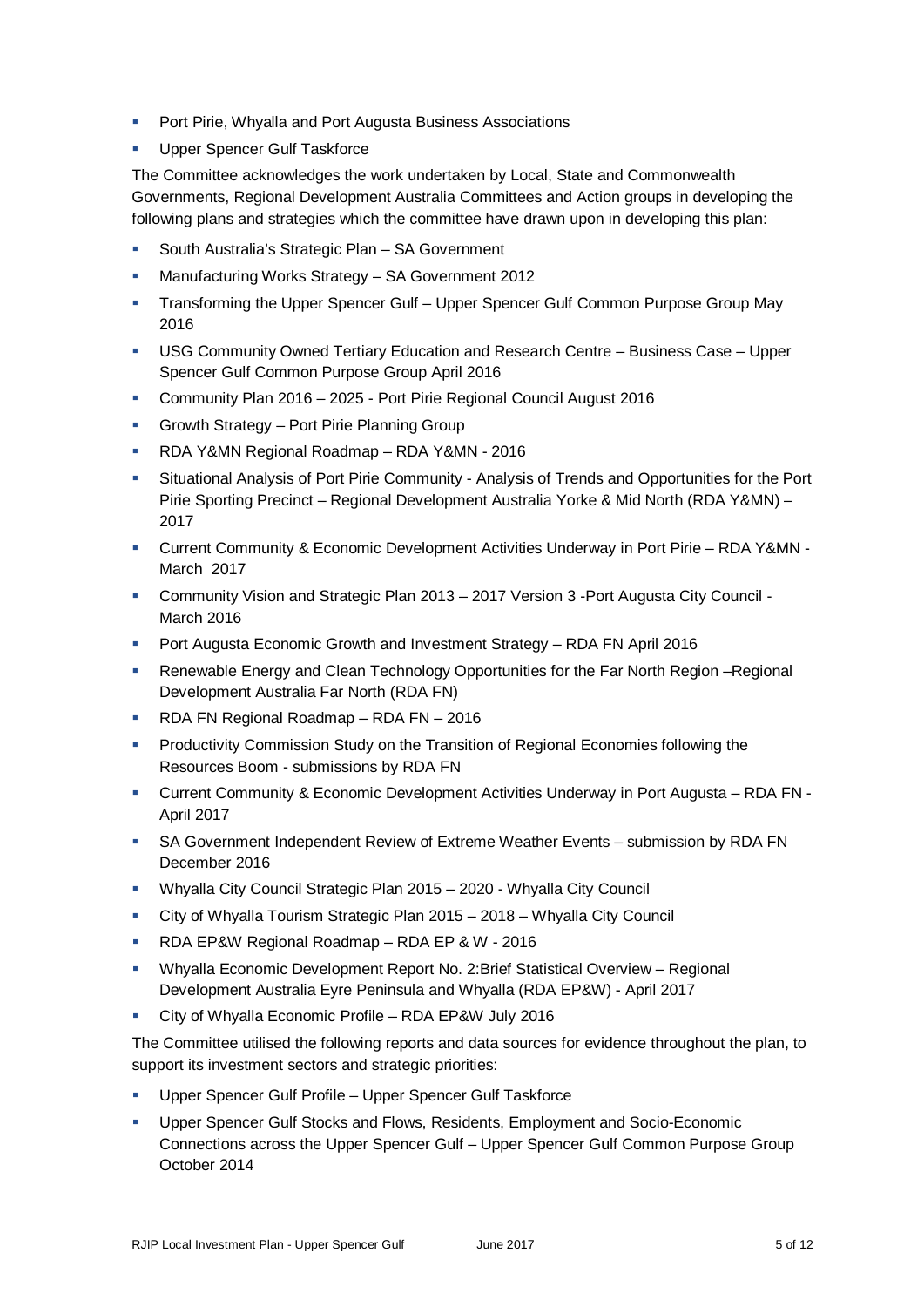- SA Mining and Infrastructure Plan SA Government 2014
- Innovative Manufacturing CRC Advanced Manufacturing Sector Programs
- ABS Regional Statistics by LGA, 2011-2016, Annual (2010-11 to 2015-16) Port Pirie City and Districts M 46450
- Tourism Research Australia Local Government Area Profile Port Pirie and Districts 2015
- ABS Regional Statistics by LGA, 2011-2016, Annual (2010-11 to 2015-16) Port Augusta
- **Tourism Research Australia Local Government Area Profile Port Augusta 2015**
- Tourism Research Australia Local Government Area Profile Whyalla 2015
- ABS Regional Statistics by LGA, 2011-2016, Annual (2010-11 to 2015-16) Whyalla C 48540

# 3 Regional overview and analysis

The Upper Spencer Gulf region for the purposes of this plan includes the Local Government Areas of the Port Pirie Regional Council, Port Augusta City Council and the Whyalla City Council. The population of the Upper Spencer Gulf region is estimated at around 55,000 (3.2% of total SA population) as follows; 17,500 are in Port Pirie, 14,500 in Port Augusta and 23,000 in Whyalla.

Port Pirie is situated on the eastern upper reaches of the Spencer Gulf, the Council area includes the city of Port Pirie, a historically significant city and busy commercial regional centre, as well as the rural towns of Crystal Brook, Redhill, Koolunga, Wandearah, Mundoora, Napperby and Warnertown. It is a diverse region encompassing agricultural and industrial activities, with a history as a major manufacturing and export centre, where industry, century old buildings and attractive parks and gardens sit side by side.

Port Augusta is situated at the top of the Spencer Gulf, a natural crossroad of Australia, the Council area includes Stirling North and Davenport. Over the years the city has grown from a pastoral service centre to a railway town with the construction of the overland telegraph line, then the commencement of the railways towards Alice Springs and Kalgoorlie. Port Augusta was also the home of the Port Augusta Power Stations, providing up to 35% of South Australia's power, including the majority of the state's baseload power until May 2016 when the Stations ceased operation. Many years of transformation has seen Port Augusta build its strengths beyond a one industry reliant city to being an important service hub for surrounding regions.

Whyalla is situated on the western side of the Spencer Gulf and is known as the "Steel City" due to its integrated steelworks and shipbuilding heritage. The Santos Hydrocarbon Processing Plant is located 16 kilometres north of the city at Port Bonython. Whyalla has an established education precinct including a campus of the University of SA, large TAFE and Senior Secondary School. Whyalla is also a shopping hub for the Eyre Peninsula with a number of large chain stores in situ.

The three Upper Spencer Gulf cities are the major commercial and service centres for their surrounding regions, providing the bulk of services and facilities including health, aged care, government services, education, emergency, sports, retail and commercial. In Whyalla and Port Augusta a total of almost 500 residents of these cities work in the five outback Local Government Areas in a mix of mining, construction and services industries.

The Upper Spencer Gulf has shown quite strong economic performances over the last decade; as this has largely been based on expansion of mining and related activity, as the high employment phase of the mining boom passes, growth in the Upper Spencer Gulf is lagging behind the State average.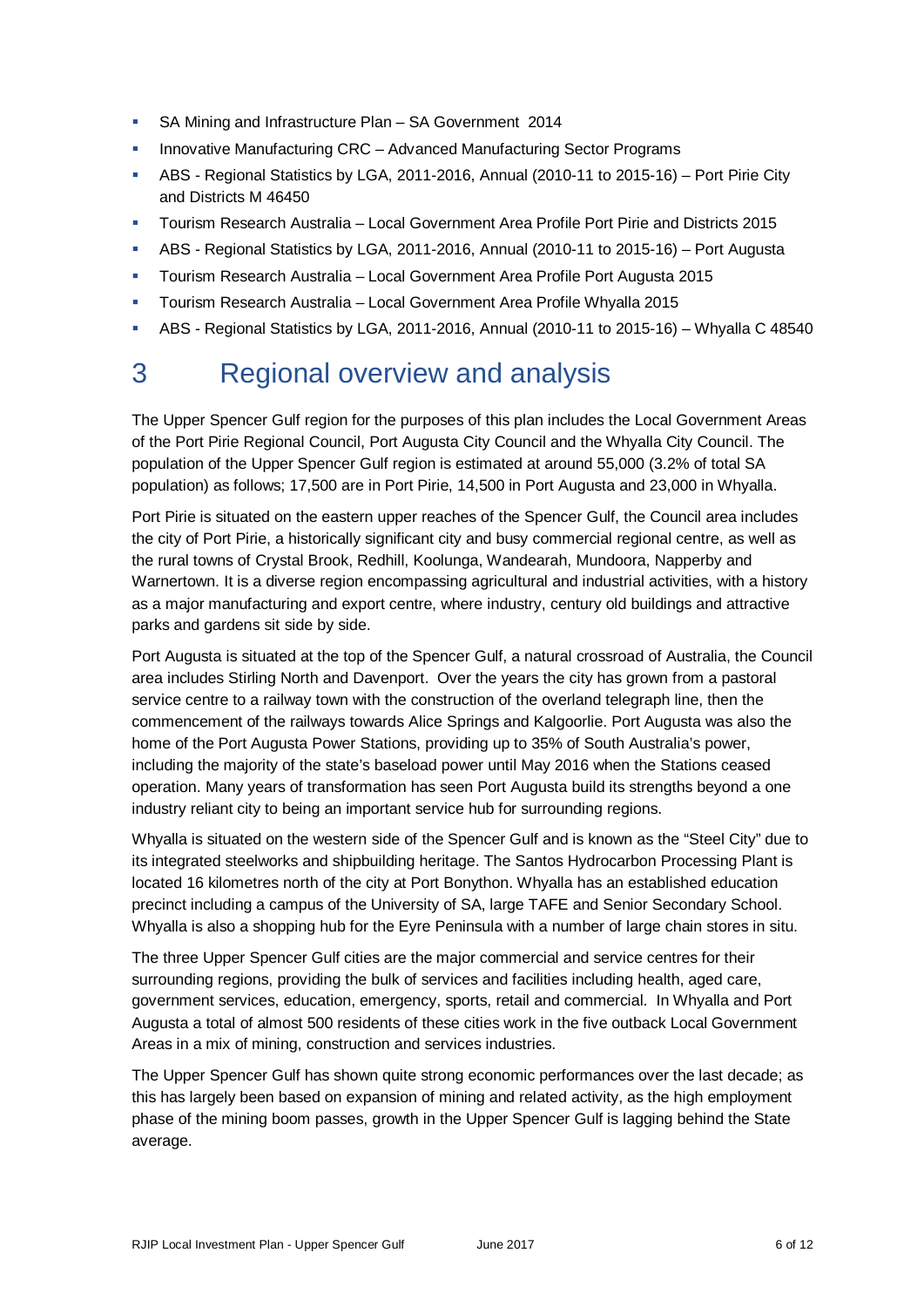The Gross Regional Product (GRP) of the Upper Spencer Gulf was estimated at \$3.7 billion in 2014/15, accounting for 3.7% of total SA Gross State Product (GSP). The relatively high contribution in the Upper Spencer Gulf from Gross Operating profit, and exports \$1.5 billion and \$2.5 billion respectively, represent a comparatively high regional trade, reflecting the importance of metal, non-metal and other mining exports to the local economy. The major industries contributing most to GRP are mining, manufacturing, electricity, gas, water and waste, health and education.

Population growth in the Upper Spencer Gulf has been slow at only 0.2% per annum between 2001 and 2015, and is growing slower than South Australia overall, which recorded growth of 0.9% per annum over the same period. The annual growth of the population of the Upper Spencer Gulf region has consistently been lower than the State total, and has recorded negative growth in 2005 and 2011 and 2015. The strongest period of growth recorded was between 2006 and 2010 in line with the strong growth of the population of the State. Since 2010, the population of the Upper Spencer Gulf has grown by approximately 200 people. The decline in population between 2014 and 2015 is the largest over the period with a -0.2% drop recorded. With the recent closure of the Port Augusta Power Stations and Arrium's move into administration, the region has experienced further decreases in population in 2016 and 2017. Whilst the exact population figures for these years are not available, a conservative estimation of the decline could be similar to the -0.2% experienced in 2014/2015 with similar economic conditions.

All three of the cities have much larger flows of residents and workers with Adelaide than within the broader Upper Spencer Gulf region. Each city has people coming from Adelaide to work, with many of these in professions such as public administration, health and education, while some are also in mining and manufacturing, usually at the higher end of the wage spectrum in these industries. So 'lifestyle' and 'people attraction' are important attributes of the three cities to foster that flow of people (and the income they bring) from Adelaide to the Upper Spencer Gulf. Councils in the region are seeking to improve the liveability and vibrancy of the cities in order to attract business investment and new residents. All three cities have already invested in foreshore redevelopments, rejuvenation of sporting and library facilities, park, garden and street scape upgrades, bike and walking tracks, water reuse schemes and community events. Creating attractive, welcoming city entrances opening up and refocusing of town centres to take advantage of nearby sea and landscape views also continue to be a strong focus by the three cities.

The three cities of the Upper Spencer Gulf have considerable history and capability in agriculture, mining, and logistics which is being presented with new opportunities in line with advances in technology and the competitive strengths of the transport network in the region. The Upper Spencer Gulf cities are strategically positioned to provide services and personnel to operating and prospective mines in their surrounding regions with around 70% of the State's mineral and resources projects located in South Australia's Far North.

Business activity in the three cities is concentrated in the Central Business Districts and in the older industrial areas, though there are signs, particularly in Port Augusta, of older manufacturing businesses closing in traditional locations while new ones are opening up in different locations. There is also a high level of business activity occurring outside the CBDs as services (professional, business and community services) and construction businesses are able to locate in non-CBD areas and still service their customers and clients. The proportion of businesses by industry in the Upper Spencer Gulf is similar to that of the State's average. The biggest differences are the higher proportion of businesses in retail trade, transport, health care and other services and the lower proportion of businesses in financial services and professional scientific technical services. The total number of businesses in the Upper Spencer Gulf is 2,362 compared to 143,300 in South Australia.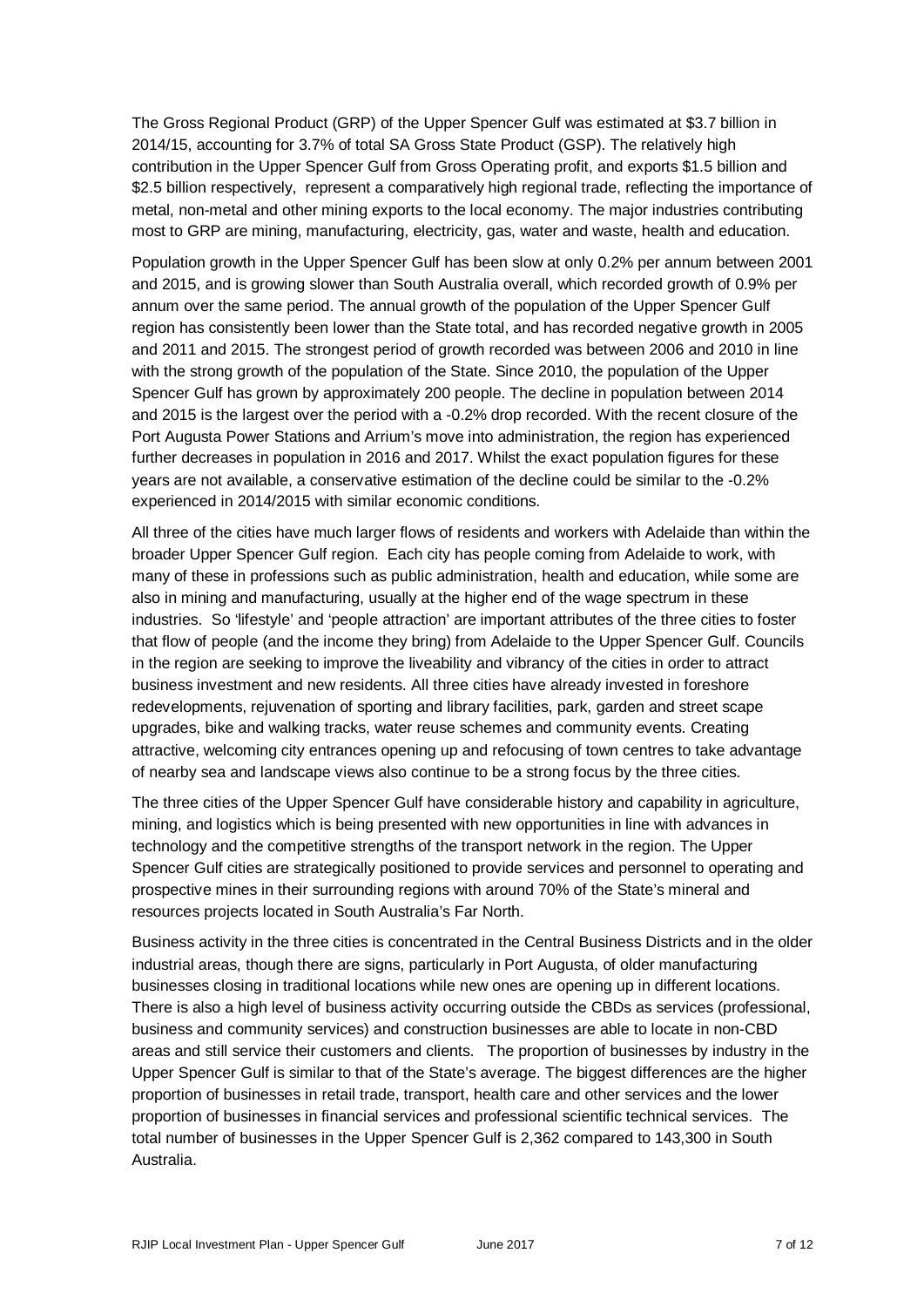Energy presents both challenges and opportunities for the Upper Spencer Gulf region. Security in energy supply, cost and availability is a key challenge for the region and is something which affects businesses of all sizes and communities alike. Energy users have been disproportionately affected by recent system wide events in the national electricity market leading to worsening electricity affordability, reliability and security of supply. As an example, a recent survey of individuals and businesses in the Far North found a state-wide outage in September 2016 resulted in electricity disruption for up to 72 hours for some users and total economic loss of up to \$1.1 million.

The region is well placed for renewable energy with exceptional opportunities for wind energy, solar energy, wave energy, geothermal energy, biomass energy and high grade uranium oxide. Effective utilisation of these resources has potential to make the Upper Spencer Gulf a future source of lowcost energy relative to the rest of Australia and globally. There are a number of approved and in the pipeline developments both in solar and wind energy production. The Upper Spencer Gulf welcomes and supports energy generation of all forms; with an accepting community and existing baseload of skills.

Within an hour of the three Upper Spencer Gulf cities lie a range of world class tourism and visitor experiences including the Flinders Ranges, Clare Valley and Mid North food and wine regions, the Eyre Peninsula Seafood Trail and the Explorers Way Touring Route. Both Whyalla and Port Augusta airports have regular daily connections to Adelaide and are open to chartered flights which enable easy connections to Australia's major urban centres and beyond.

### 4 Investment sectors and strategic priorities

The following strategic priority areas have been set for the Upper Spencer Gulf Regional Jobs and Investment Package.

#### **Manufacturing and Mining**

 Retain and grow regional businesses capacity and workforce capability to support the manufacturing and mining sector's development through investment in plant and equipment upgrades, sustainable education and training pathways to increase workforce participation and skills

#### **Energy**

- Increase business competiveness and efficiency through introduction of new technology and reducing risk where energy supply is cost prohibitive or unreliable
- Retain and grow regional workforce capability and business capacity to support energy sectors development

#### **Tourism**

 Increase the regions visual appeal and other aspects that encourage increased visitation and total overnight stays

#### **Regional Services and Infrastructure**

- Support the development/improvement of supply chain networks to value add, consolidate and move goods and services from producers to consumers
- Enabling infrastructure including community focused projects and transport, freight and logistics projects which increase the livability of the three cities and ensure essential access to the region for industry development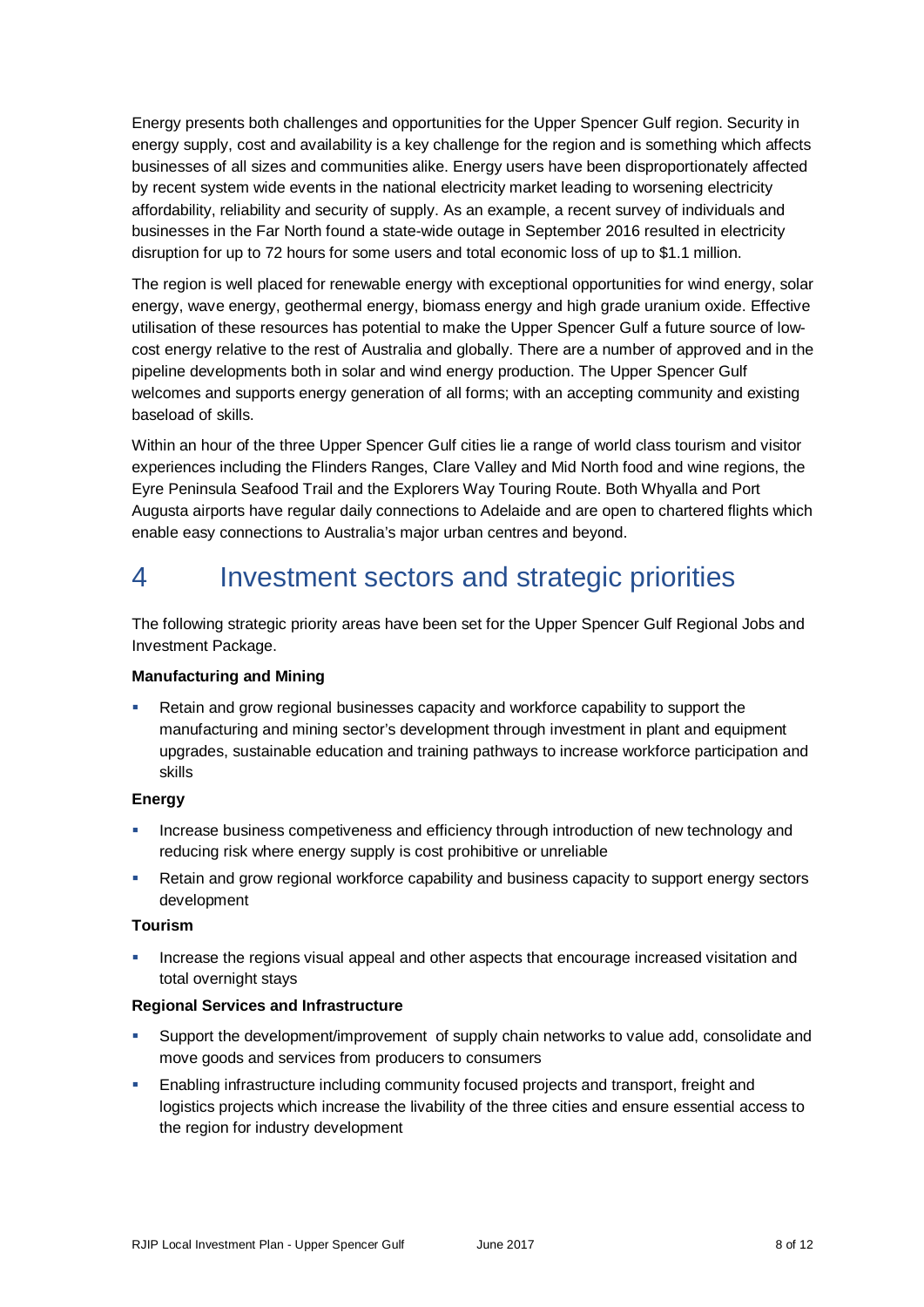### 4.1 Investment Sector: Manufacturing and Mining

The region has a rich history of small to medium enterprises supporting the larger manufacturers of steel, smelting operations and power generation. A number of these enterprises have broadened their capability to manufacture and supply other areas of local demand and markets outside of the region. The need to diversify its manufacturing and industry base has been an ongoing challenge for the region.

As a result of its relative proximity to recoverable ore deposits, the Upper Spencer Gulf region is well positioned to further develop innovative infrastructure, services and research. The region plays host to the Gawler Craton, an important part of the South Australian Copper Belt. The Copper Belt contains 68 percent of Australia's Economically Demonstrated copper resources which remain largely untapped with South Australia representing 27% of Australia's copper production in 2014/15; 62% of all exploration tenements in the state are within the Gawler Craton region. To unlock this natural mineral endowment some of the basic infrastructure of the Upper Spencer Gulf will require upgrading.

Whilst activities which drive Manufacturing and Mining occurs in the hinterlands of the Upper Spencer Gulf, the three cities have significant existing businesses and manufacturing capabilities which support these sectors. In order for businesses in the cities to continue to capture opportunities presented by the resources sector they need to maintain and improve the skills base of regional employees and continue to build capacity within their businesses.

#### **4.1.1 Strategic priority**

 Retain and grow regional businesses capacity and workforce capability to support the manufacturing and mining sector's development through investment in plant and equipment upgrades, sustainable education and training pathways to increase workforce participation and skills

Innovation is driving change in the manufacturing and mining industries; maintaining and growing the existing skills base will help drive manufacturing, matching industry demand and increase the competitiveness of the three cities mining services and manufacturing businesses.

According to the Innovative Manufacturing Corporative Research Centre, Australian manufacturing is reaching a pivot point, triggered both by current economic circumstances and the global move into the Digital Age. The industry wide adoption and utilisation of modern information technology and the development of associated skills will be significant deciding factors in whether Australia can grow its standing both domestically and internationally in the market for high valued, niche manufactured goods and associated services. To meet the needs of customers/markets and to be economically viable, manufacturers must increase their innovative and competitive offerings; maintaining and upskilling the workforce to match, will improve the capabilities and competitiveness of mining services and manufacturing companies across the three cities.

According to the South Australian Regional Mining and Infrastructure Plan released in June 2014, Deloitte Access Economics forecasts that on a medium case scenario, mining could add an additional \$22.5 billion in gross state product between 2013 and 2032. Given its access to natural resources, the Upper Spencer Gulf is well placed to share in this economic benefit if it is leveraged effectively

- **The majority of manufacturing and mining industry jobs are full time**
- Mining generates around \$515,000 for the economy for every worker employed
- For every local job created in manufacturing and mining flow-on jobs develop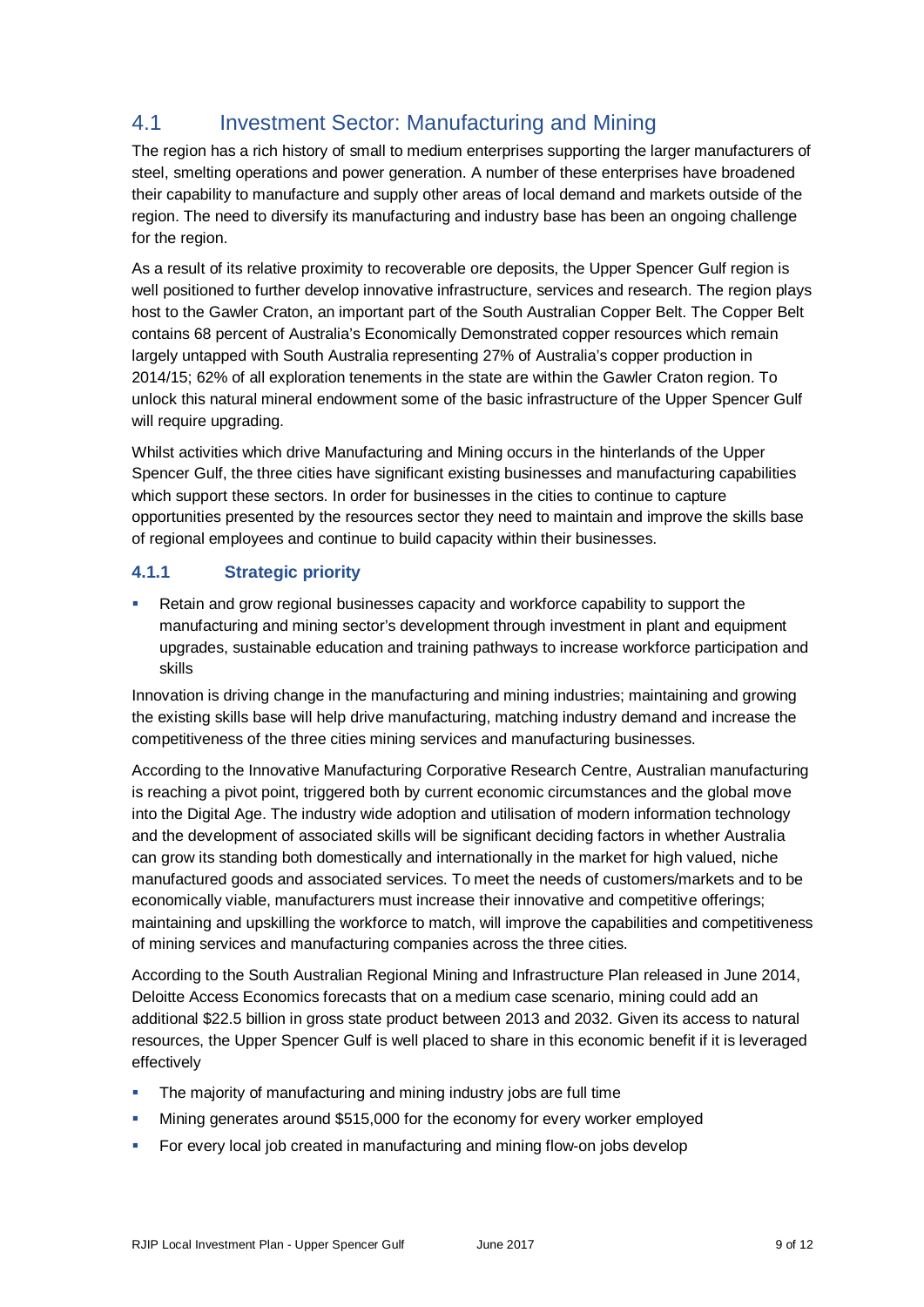### 4.2 Investment Sector: Energy

Energy presents both challenges and opportunities for the Upper Spencer Gulf cities providing favourable conditions for increased local business content and competiveness and employment.

Security in energy supply, cost and availability is a key challenge across the Upper Spencer Gulf cities and affects businesses of all sizes and communities alike. Affordable and reliable energy is a core enabler to a thriving business sector and is a pre-requisite to all other investments in the region.

The region has considerable capacity and capabilities having been the home of the Port Augusta power stations which provided up to 35% of South Australia's power, including the majority of the state's baseload power. The skills base associated with the power stations best places the region, having existing workforce capabilities in electricity generation and construction, to increase participation by re-alignments of the skills base with the requirements for new energy projects. The Upper Spencer Gulf is one of the most favourable jurisdictions in Australia for Solar and Wind energy generation given the natural weather conditions of the region, which is why it does and should continue to attract energy generation.

#### **4.2.1 Strategic priorities**

- **Increase business competiveness and efficiency through introduction of new technology and** reducing risk where energy supply is cost prohibitive or unreliable
- **Retain and grow regional workforce capability and business capacity to support energy sectors** development

To enable local content in new developments and ongoing projects, business capability and capacity building both from an up skilling and increased business competitiveness perspective resulting in increased regional participation in the three cities.

### 4.3 Investment Sector: Tourism

Tourism is a significant industry in the three cities and on average the industry is experiencing a 5% annual growth rate. It is a significant employer in the three cities and all three have strong tourism links to their hinterland Tourism Regions (Eyre Peninsula and the Flinders Ranges and Outback).

Based on statistics gathered from Tourism Research Australia (TRA):

- The three cities make up for 40% of the overall visitor numbers to the tourism regions, 19% of the overall overnight stays, 32% of the total visitor expenditure and they have 38% of the total tourism businesses within the broader regions.
- In 2015-16, the Upper Spencer Gulf cities attracted 617,000 visitors, these visitors spent a total of \$152 million throughout their stay, and they stayed a total of 852,000 nights across the three cities.
- Corporate related travel makes up the most significant proportion of Whyalla tourism numbers, holidays travellers makes up Port Augusta's and visiting friends, relatives or events makes up Port Pirie's most significant proportion of tourism numbers.

The three cities of the Upper Spencer Gulf rely on tourism as a major income stream each year, with 429 tourism businesses across the cities and many other service and businesses feeding off the success of the tourism industry. Increasing the overall numbers of travellers visiting and staying longer in the cities will have a flow on effect for the economy, creating increased wealth and more jobs.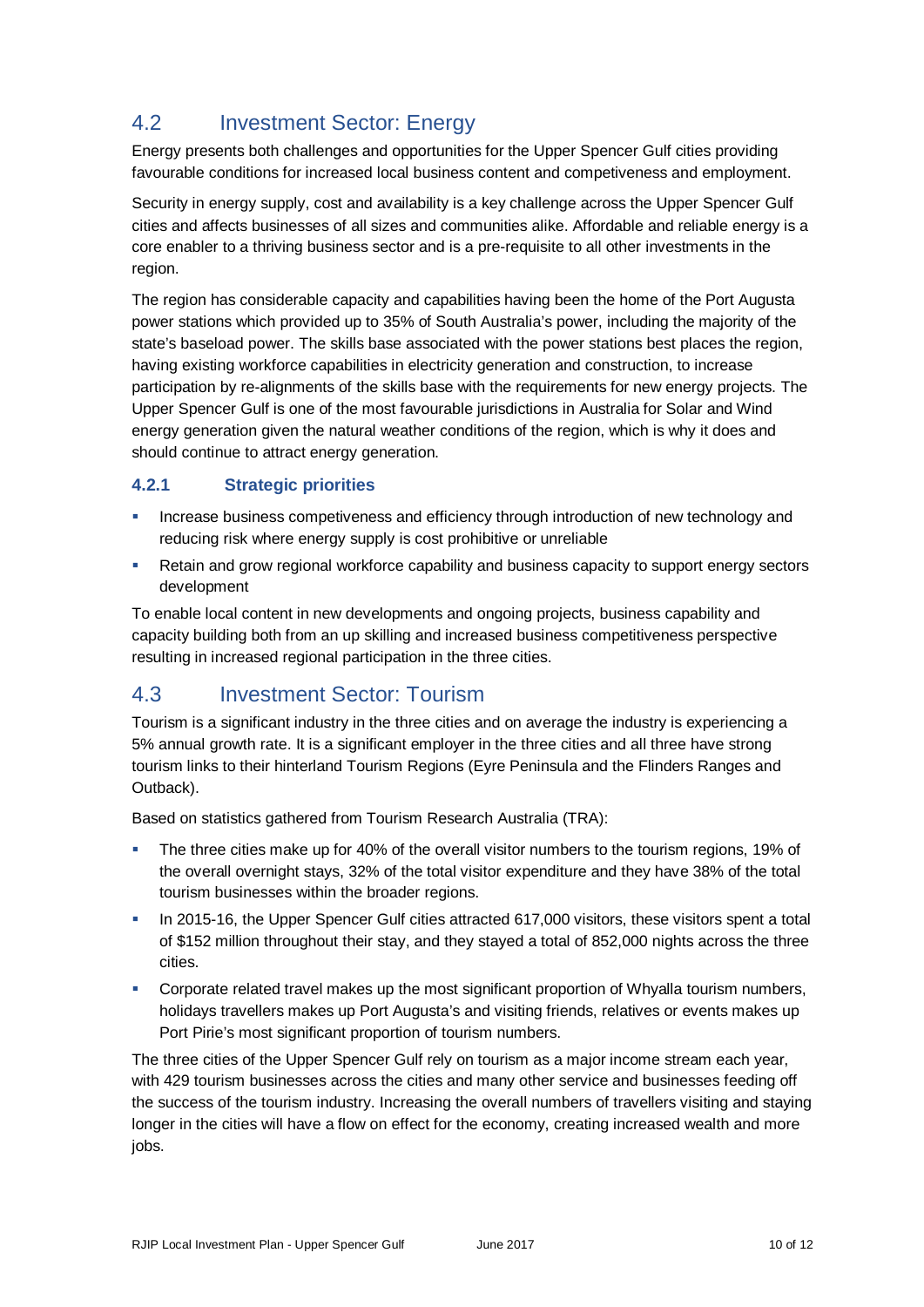#### **4.3.1 Strategic priority**

**Increase the regions visual appeal and other aspects that encourage increased visitation and** total overnight stays

If the three cities increased overall visitor overnight stays by 5% within the next three years realistic targets could be as follows (based on current 2015 figures):

- 647,850 visitors (33,550 more visitors in 2020)
- 894,600 overnight stays (increase of 42,600 overnights stays in 2020)
- **Expenditure increase to \$159.6 million (\$7.6 million increase by 2020)**
- Approximately 60 equivalent new full time equivalent (FTE) jobs by 2020

### 4.4 Investment Sector: Regional Services and Infrastructure

The hinterland regions of the Upper Spencer Gulf cities have considerable history and capability with a solid base of agricultural, mining, transport and logistics operations. Industry servicing the regions are based in the three cities due to their critical mass providing economies of scale required for cost effective delivery. Whether it is Government, large industry or SME's, the cities provide the key elements to base their operations; education, mining, transport, retail, health, aged care and social services etc. These are based in the three cities and service out to the regions; the three cities have critical mass which enables an available workforce.

The three cities as entry and exit points to their hinterland regions are provided with an ideal opportunity to further develop the supply chain networks to value add, consolidate and move goods and services from producers to consumers. The region is the intersection of the national highway routes from Perth-Sydney and Melbourne-Adelaide-Darwin national highways; the east west and north south Rail lines. In addition, sea ports at Whyalla and Port Pirie, commercial passenger airports at Whyalla and Port Augusta and a fully serviced light plane and training aerodrome in Port Pirie provide a range of intermodal transport options. In combination, these options make the Upper Spencer Gulf an ideal, central location to develop as a national transport and intermodal hub.

A key element for the three cities in order to retain and attract workforce is liveability including educational opportunity, cultural, entertainment and recreation possibilities. This can be achieved in part through ensuring community infrastructure meets needs and expectations of its residents. For the Upper Spencer Gulf to continue to grow its economy through maintaining existing industry and attracting new investment, the cities must offer lifestyle factors which assist in ensuring sufficient workforce matches industry requirements.

#### **4.4.1 Strategic priorities**

- Support the development/improvement of supply chain networks to value add, consolidate and move goods and services from producers to consumers
- Enabling infrastructure including community focused projects and transport, freight and logistics projects which increase the liveability of the three cities and ensure essential access to the region for industry development

The three Upper Spencer Gulf cities are service centres for their surrounding hinterlands and in turn the cities economies rely in part on their hinterlands. This creates vulnerability in the cities to externalities which effect their economies as well as create opportunities to increase and diversify their economies.